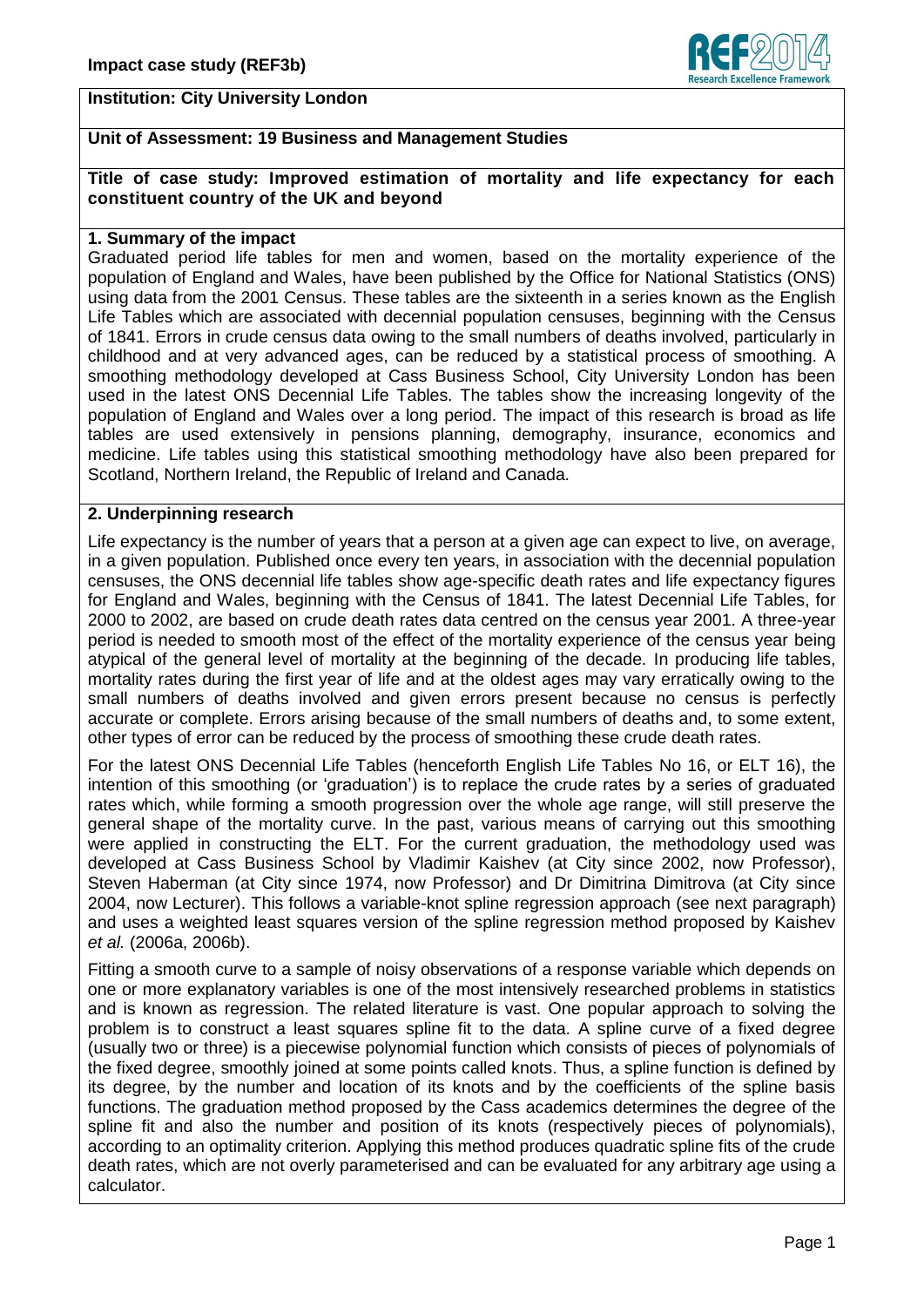

A direct approach to spline regression is to assume that the degree of the spline and the number of knots are fixed (but unknown) and to find the knot locations which minimise the least squares distance between the noisy data points and the spline fit. However, this approach leads to a multiextrema non-linear optimisation problem which is hard to solve especially for the large number of unknown parameters (knots and coefficients) often required when fitting wiggly dependences underlying the data. To overcome these difficulties, alternative approaches have been proposed, including step-wise knot inclusion/deletion strategies, Bayesian adaptive splines methodologies, adaptive genetic splines algorithms and penalised smoothing spline fitting methods. However, all have common limitations: they are computationally costly, may lead to over-fitting and do not estimate the degree of the spline.

The Cass academics developed a method called Geometrically Designed Splines (GeDS) which overcomes the difficulties and limitations of other approaches and which could automatically estimate simultaneously the degree of the spline (i.e., linear, quadratic cubic, etc.), the number of knots and their locations and the spline regression coefficients for large data sets; the wide range of signal-to-noise ratios and the various underlying functional dependencies between the response variable and the explanatory variables.

To achieve this, instead of following the conventional approaches to least squares spline regression estimation, the Cass academics took a novel geometric approach consisting of two stages (Kaishev *et al.* 2006a, 2006b). First, they constructed a linear spline fit, driven by the data, which captured the geometrical shape of the underlying functional dependence. Second, in order to smooth this linear fit but follow its shape and therefore the shape of the data, they appropriately 'attached' to it a spline curve of higher degree and optimally estimated knot locations, so that it minimised the least square error. This method has been thoroughly tested and verified in several simulated and real data applications, including data from materials science and demography (Kaishev *et al.* (2007) and Dimitrova *et al.* (2008, 2013)). The results show that it is extremely numerically efficient, requires the initial setting of only two input parameters and therefore is semiautomatic and produces simultaneously linear quadratic and higher order spline fits, the best of which is selected as the final model. This is the only method which is capable of estimating the degree of the spline fit, the knot locations and spline coefficients.

In applying GeDS to the context of smoothing the English Life Tables No 16 and other national mortality datasets, the Cass academics produced quadratic spline fits of the crude mortality data, which have also been extrapolated up to the limiting age of 120. As mentioned above, the estimated mortality curves are not overly parameterised and can be evaluated easily for any arbitrary age, producing a smooth life table and related life expectancy statistics.

## **3. References to the research**

Dimitrova D.S., Kaishev V.K., & Penev S.I. (2008). [GeD spline estimation of multivariate](http://dx.doi.org/10.1016/j.csda.2007.11.010)  [Archimedean copulas.](http://dx.doi.org/10.1016/j.csda.2007.11.010) *Computational Statistics and Data Analysis*, 52(7), 3570-3582.

Dimitrova D.S., Haberman S., & Kaishev V.K. (2013). Dependent Competing Risks: Cause [Elimination and its Impact on Survival.](http://www.sciencedirect.com/science/article/pii/S016766871300108X) *Insurance: Mathematics and Economics*, Forthcoming.

Kaishev V.K., Dimitrova D.S., Haberman S., & Verrall R. (2006). *[Geometrically designed, variable](http://www.cass.city.ac.uk/__data/assets/pdf_file/0017/37214/28-StatsReport.pdf)  [know regression splines: asymptotics and inference](http://www.cass.city.ac.uk/__data/assets/pdf_file/0017/37214/28-StatsReport.pdf)*. (Statistical Research Paper No. 28). London: Faculty of Actuarial Science & Insurance, City University London.

Kaishev V.K., Dimitrova D.S., Haberman S., & Verrall R. (2006). [Geometrically designed, variable](http://www.cass.city.ac.uk/__data/assets/pdf_file/0018/37215/29-StatResRep.pdf)  [knot regression splines: variation diminish optimality of knots.](http://www.cass.city.ac.uk/__data/assets/pdf_file/0018/37215/29-StatResRep.pdf) (Statistical Research Paper No. 29). London: Faculty of Actuarial Science & Insurance, City University London.

Kaishev V.K., Dimitrova D.S., & Haberman S. (2007). [Modelling the joint distribution of competing](http://dx.doi.org/10.1016/j.insmatheco.2006.11.006)  [risks survival times using copula functions.](http://dx.doi.org/10.1016/j.insmatheco.2006.11.006) *Insurance: Mathematics and Economics*, 41(3), 339- 361.

The research was published in journals that apply a stringent peer-review process prior to accepting articles for publication and was supported by grants from The Leverhulme Trust and the Institute and Faculty of Actuaries.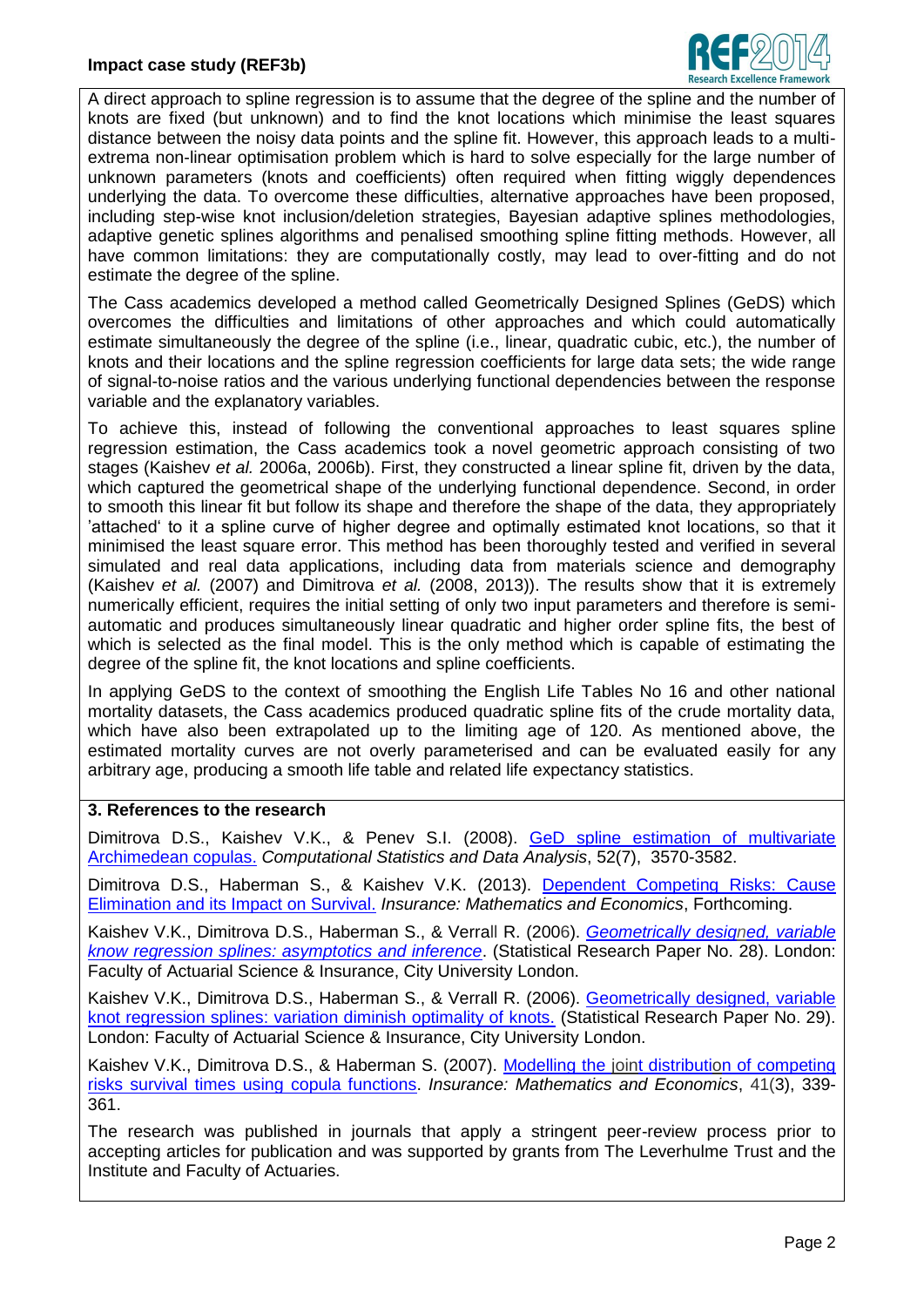

### **4. Details of the impact**

A distinctive feature of the actuarial research at Cass lies in the strength of the relationships with the actuarial profession and with the Government Actuaries Department (GAD), the non-ministerial department which provides actuarial analyses to governments and organisations in the UK public sector. In 2008, GAD brought together clients, industry figures and stakeholders to discuss future longevity improvements. This was one of their 'hot topics' [1]. The event was attended by statisticians from the Office for National Statistics (ONS), Cass Business School and many other academics and professional actuaries. It was at this event that the ONS statisticians first observed the statistical smoothing technique, Geometrically Designed Splines (GeDS), developed by the Cass team. This information was communicated to the ONS staff working on the English Life Tables 16 which led to a successful collaboration between the ONS and Cass, resulting in the GeDS being used as the smoothing methodology [2], [3]. As Adrian Gallop of ONS and GAD explains: "*The GeDS smoothing methodology provides an efficient way of graduating mortality rates, including extrapolation to the oldest ages and has a particular advantage in that mortality rates at non-integer ages can be readily determined*" [4].

The ELT 16 provides a valuable time series which can be used to monitor trends in mortality in England and Wales over a long period of time. These period life tables show the increasing longevity of the population of England and Wales over a long period and can be compared with the experience of other countries. One way of illustrating the reductions in death rates is to show the increase in expectation of life at birth, shown in Life Expectancy Tables. ONS Life Expectancy Tables for England and Wales are constructed at various ages for mortality based on the years 1910 to 1912 and at twenty year intervals thereafter until 1970 to 1972, together with those for 1980 to 1982, 1990 to 1992 and 2000 to 2002. The ELTs are used in calculating historical rates of mortality improvement over long periods from 1911 [3].

Further, when mortality estimates are combined with fertility data, migration data and trend-based assumptions, life tables can be used to make population estimates (the number of people who were usually resident in an area at the mid-year point) and population projections (a picture of the population as it may develop in future years) [5]. The ONS population projections use mortality rates estimates in each calendar year in the period 1961 to 2007. These have been graduated using a method similar to that used for graduating the English Life Tables No 16.

ELT 16 and related life expectancy tables are available to the public and businesses for use free of charge through the ONS website. Web metrics provided by the ONS contain information on the number of web visits and downloads of the English Life Tables No 16 and show between 280 and 490 downloads per month in the period November 2012 to June 2013 [6]. Following the publication of the English Life Tables based on data for 2000 to 2002, similar life tables employing the same graduation methodology were prepared by the ONS on behalf of the General Register Office for Scotland [7] and Northern Ireland Statistics and Research Agency [8].

The impact of this research has been extended internationally as life data have been subject to the smoothing process to meet the needs of the demography division of Statistics Canada, the Canadian government office concerned with national statistics and the Central Statistics Office, Republic of Ireland.

In Ireland, the Cass researchers advised Kevin McCormack, the Senior Statistician in charge of the Social Analysis Division in the Central Statistics Office. Mr McCormack is presently engaged in a project to develop a more statistically accurate cubic-spline graduation method and to apply it to the latest Irish crude mortality rates from 2005 to 2007. Period Life Tables have been produced by the Irish Central Statistics office on fifteen occasions from 1926 to 2005 to 2007. On each occasion the Kings 1911 formula for Osculatory Interpolation was used to graduate the crude mortality rates. The shift now to using cubic-spline graduation of Irish crude mortality rates therefore represents a major shift in statistical policy [9].

Statistics Canada recently produced its latest set of national and sub-national life tables for the period 2005 to 2007 using the Cass smoothing methodology to find both the optimal number of knots and their positions on age distribution in the context of constructing life tables [10]. The Canadian work is important as it confirms the accuracy of the Cass methodology, as explained in the report, *Methods for Constructing Life Tables for Canada*: "*An evaluation of the method by*